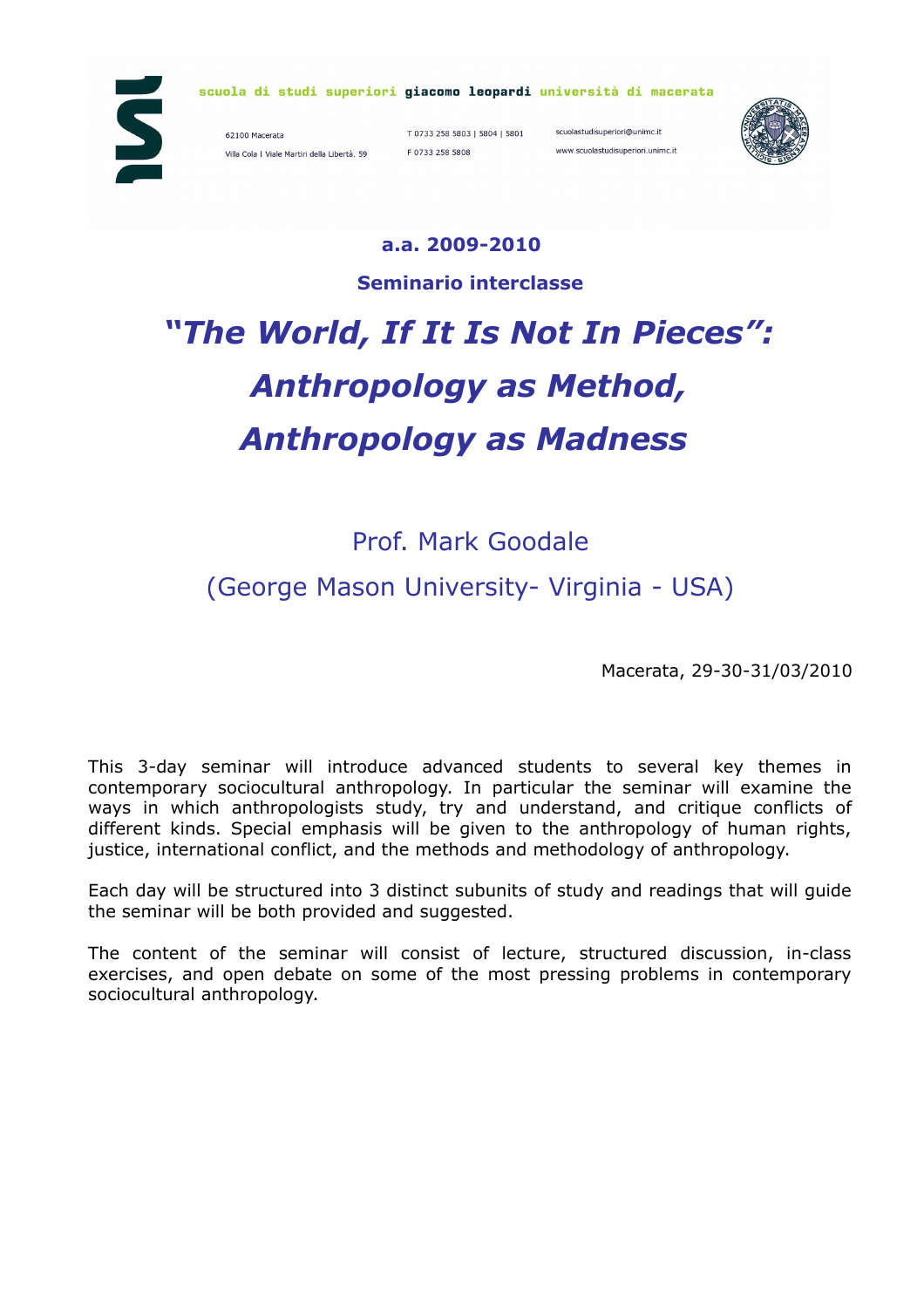

#### scuola di studi superiori giacomo leopardi università di macerata

62100 Macerata Villa Cola | Viale Martiri della Libertà, 59

T 0733 258 5803 | 5804 | 5801 F 0733 258 5808

scuolastudisuperiori@unimc.it www.scuolastudisuperiori.unimc.it



#### **Monday:**

- **(1) Anthropology as a Way of Knowing**
- **(2) Conflict and the Problem of Human Nature**

#### **(3) Human Rights and Human Wrongs**

Reading:

- Carrithers, Michael, "Anthropology as a Moral Science of Possibilities," 2005
- Sprio, Melford, "Anthropology and Human Nature," 1999
- Goodale, Mark, Introduction to "Anthropology and Human Rights in a New Key," American Anthropologist, 2006
- Goodale, Mark, "Ethical Theory as Social Practice," American Anthropologist, 2006
- Merry, Sally Engle, "Mapping the Middle," American Anthropologist, 2006

#### **Tuesday:**

#### **(1) From the Inside Looking Out: The Emic and the Etic**

#### **(2) Methods and Methodology**

#### **(3) Ethics, Engagement, and Advocate Anthropology**

Reading:

- http://faculty.irsc.edu/faculty/jlett/article%20on%20emics%20and%20etics.htm
- http://www.sil.org/~headlandt/ee-intro.htm
- Scheper-Hughes, Nancy, "The Primacy of the Ethical" 1995
- Speed, Shannon, "At the Crossroads," American Anthropologist, 2006
- Various authors, "Applied Anthropology", 2006

#### **Wednesday:**

**(1) Anthropology and International Conflict: The Problem of Genocide (2) Mirrors of Justice: The Anthropology of Law and Power in the Post-Cold War Era**

**(3) "The World, If It Is Not In Pieces"**

Reading:

- Denich, Better, "Dismembering Yugoslavia," 1994
- Goodale and Clarke, "Understanding the Multiplicity of Justice," 2010
- Shaw, 2010
- Young, 2010